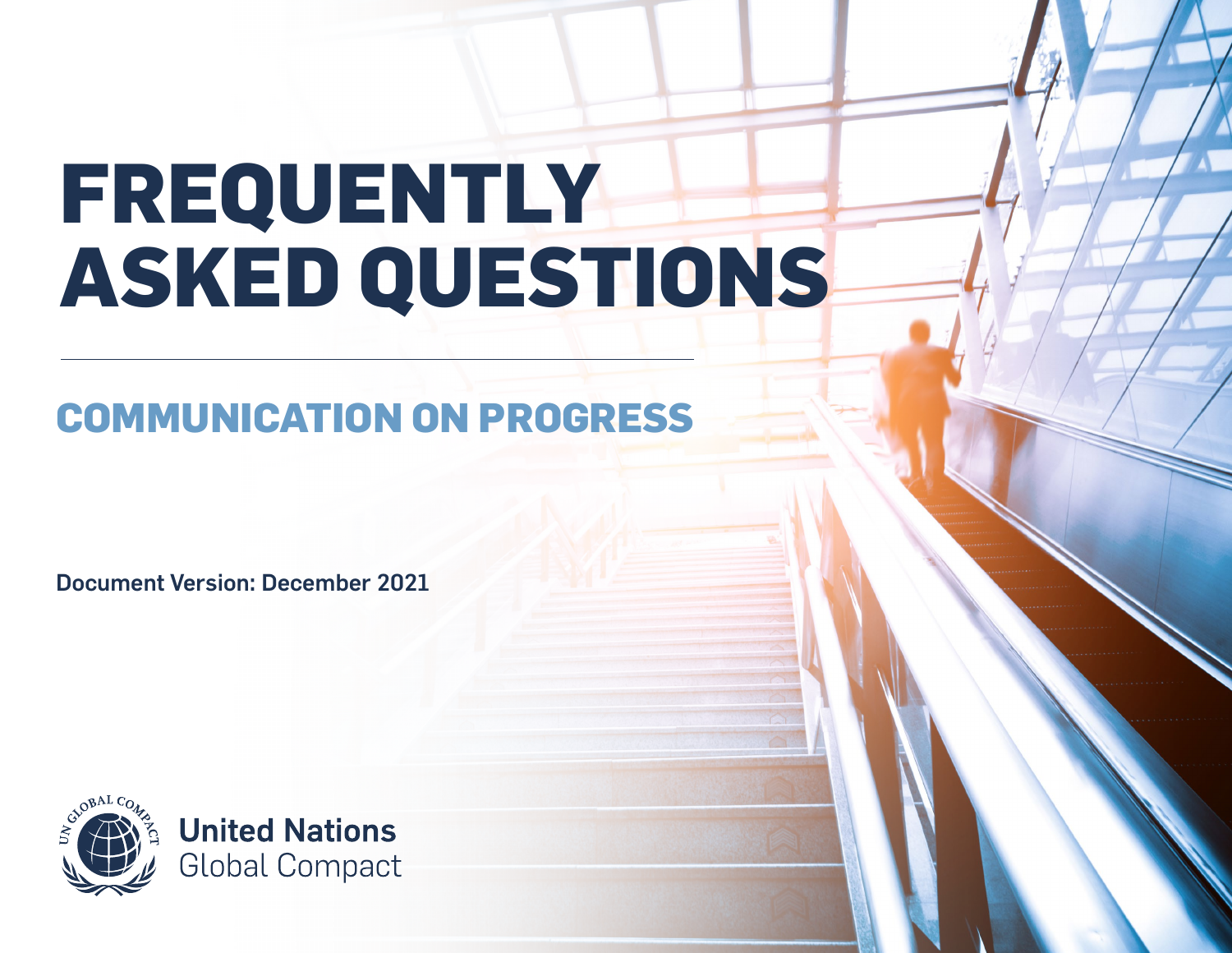# **THE UNITED NATIONS GLOBAL COMPACT COMMUNICATION ON PROGRESS (CoP)**

#### **Q: What is the Communication on Progress?**

A: The Communication on Progress introduced in 2004, is the annual public disclosure by participating companies of the United Nations Global Compact on how they are upholding and implementing the Ten Principles. A CoP is a direct communication from participating companies to their stakeholders, and each disclosure is made public in the UN Global Compact website. Submitting an annual CoP is a requirement for being a participating company of the UN Global Compact.

#### **Q: What are the objectives of the Communication on Progress?**

A: The CoP aims to:

- Strengthen accountability regarding the performance of UN Global Compact participating companies on both the Ten Principles and Sustainable Development Goals (SDGs),
- Promote continued learning by embedding examples of best practices in each question and providing access to additional quidance and reference materials,
- Improve stakeholder access to relevant and comparable corporate data on the Ten Principles and SDGs.

### **REVISING THE COMMUNICATION ON PROGRESS (CoP)**

#### **Q: Why is the United Nations Global Compact revising its current Communication on Progress?**

A: Since the last revision of the CoP in 2010, the reporting landscape has substantially evolved with a growing number of reporting frameworks and initiatives, including the Action Platform ['Reporting on the SDGs](https://www.unglobalcompact.org/take-action/action-platforms/sdg-reporting)' co-led by the UN Global Compact. The demand for consistent and reliable corporate ESG data by stakeholders has also significantly increased over the past decade. In parallel, a review of the UN system commissioned by the Secretary-General revealed the need to hold companies accountable and recommended making changes in the CoP requirement to better recognize corporate sustainability leadership and impact on the Sustainable Development Goals (SDGs). The [2021-2023 strategy of the UN Global Compact](https://unglobalcompact.org/library/5869) also calls for more accountable companies.

The current features of the CoP are not commensurate with this evolving landscape and do not fully account for a comprehensive integration of the UN sustainability agenda, particularly the SDGs. Additionally, the CoP does not provide a systematic way to mine, aggregate or compare data nor track the progress of companies against the Ten Principles, which poses a key challenge and reputational risk for the organization and does not provide added value to participants.

The UN Global Compact has undertaken a comprehensive review of the CoP to update this integrity and accountability mechanism, and adapt it to new trends in the market. Starting in 2023, all participating companies will be required to disclose using the enhanced CoP.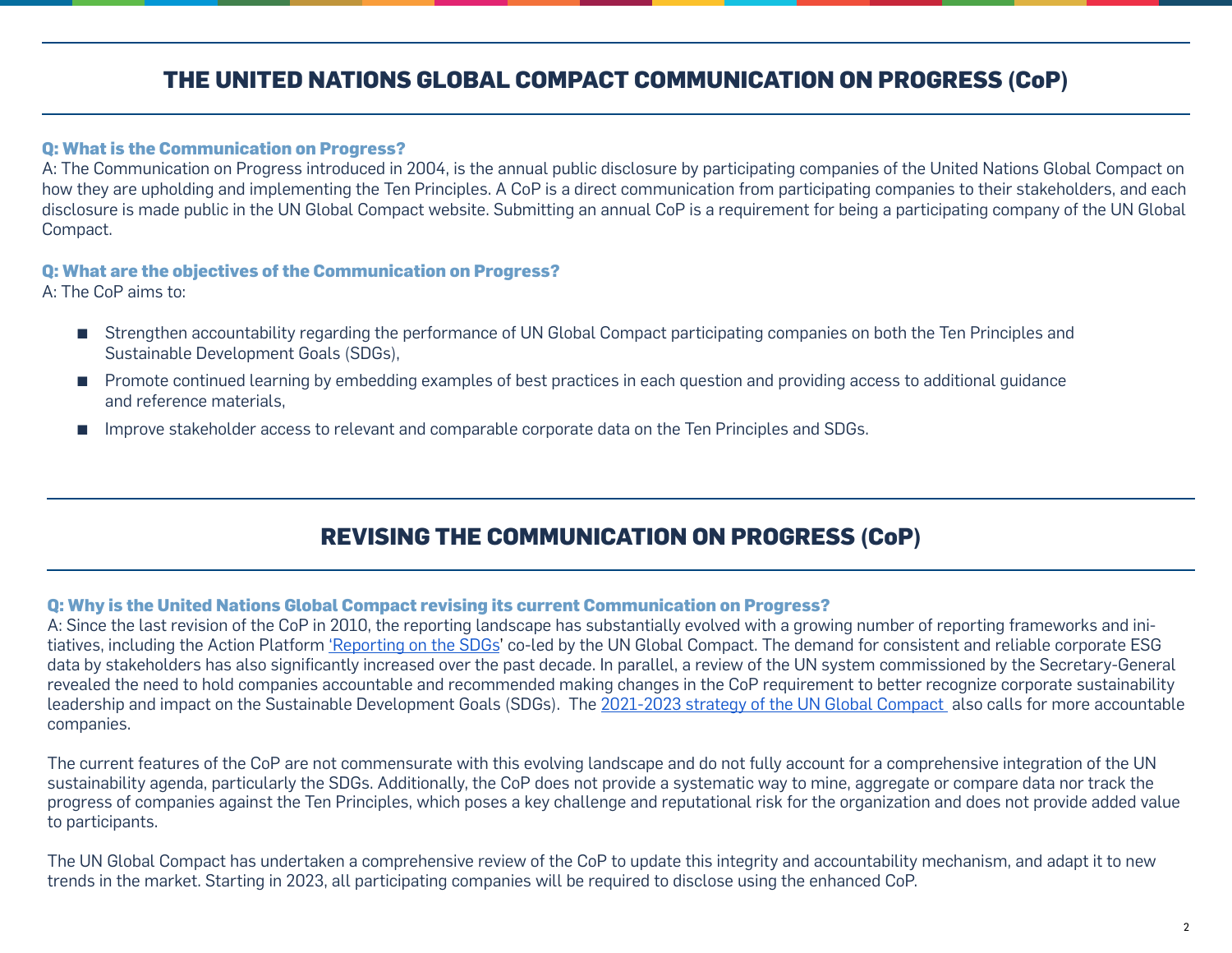#### **Q: What changes will be introduced as part of the enhanced Communication on Progress policy as of 2023?**

A: The enhanced CoP, a requirement for all participating companies starting in 2023, constitutes a significant revision from the CoP currently in place. The new CoP will consist of the submission of two elements: **a) a statement by the Chief Executive Officer** expressing continued support for the UN Global Compact, and **b) an online questionnaire (CoP Questionnaire)**. More specifically, changes to the CoP policy include:

- Transitioning from a narrative format (requesting the submission of a report) to a standardized questionnaire (requesting the online completion of a set of questions on the Ten Principles and the SDGs)
- Introducing a Digital Signature System for submission of the statement of the Chief Executive Officer
- Introducing a universal submission period (February through May of each year)
- Reducing the "non-communication period" from twelve to six months
- Having one single questionnaire and therefore no differentiation levels (which are likely to be introduced over the next several years)
- No 'CoP Express' Form

The updated CoP Policy reflecting these changes will be effective as of 2023. It will be released in 2022 to allow participants to familiarise themselves with the new Policy ahead of its implementation in 2023. Visit our UN Global Compact CoP webpage [here.](https://www.unglobalcompact.org/participation/report/cop)

#### **Q: What are the benefits of the enhanced Communication on Progress for participating companies?**

A: The new CoP will result in improved data that drives sustainability progress and enables participating companies like yours to:

- Increase their credibility and brand value by showing their commitment to the Ten Principles and the Sustainable Development Goals;
- Measure and demonstrate progress to stakeholders on the Ten Principles, in a consistent and harmonized way.
- Receive insight, learn and continuously improve performance by identifying gaps, accessing guidance and setting sustainability goals.
- Compare their progress against peers with access to one of the largest sources of free, public and comparable corporate sustainability data.

#### **Q: Is the new Communication on Progress a new reporting standard? How is the new Communication on Progress related to other reporting frameworks?**

A: The new CoP is not a new reporting standard, but a platform designed to provide value to participants and support the strategy of the UN Global Compact. Many questions in the new CoP questionnaire are based on existing standards and frameworks and have been adjusted to a multiple-choice format to allow for comparability and to make it easier and faster for companies to answer. For questions that are linked to specific reporting standards (e.g., GRI), companies disclosing using those standards will already have the needed information to answer those specific questions in the CoP questionnaire.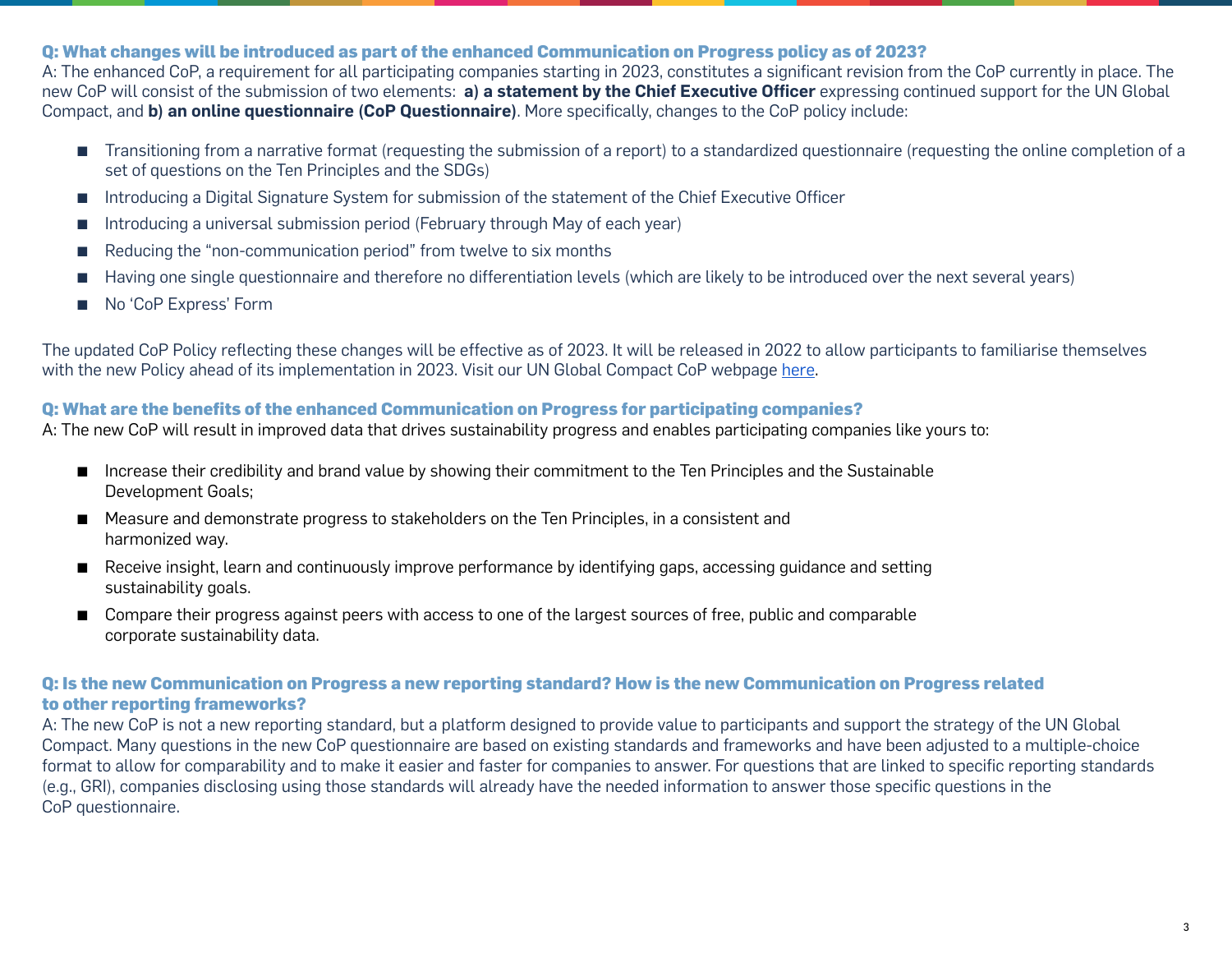## **REQUIREMENTS FOR PARTICIPANTS BASED ON THE ENHANCED COMMUNICATION ON PROGRESS (CoP)**

#### **Q: When will the enhanced Communication on Progress be in place?**

A: All participating companies will be required to disclose using the enhanced CoP starting in 2023. Before that, in 2022, a group of 'early adopters' (select voluntary participating companies) will be invited to disclose using the enhanced CoP (see questions below).

#### **Q: Can my company already submit its Communication on Progress in 2022 using the enhanced CoP platform?**

A: Beginning in 2023, all participating companies will be required to disclose their progress using the new CoP platform. To make the most of the CoP enhancements, we are extending a special invitation to all participating companies to join our [Early Adopter Programme](https://unglobalcompact.org/participation/report/cop/early-adopter-programme) in 2022. This unique opportunity will give participating companies early access to the platform, tools and resources to support their CoP transition. This select group will try out the new platform, provide feedback, and disclose using the new CoP beginning April 2022. Learn More: [https://unglobalcompact.org/participation/report/cop/ear](https://unglobalcompact.org/participation/report/cop/early-adopter-programme)[ly-adopter-programme](https://unglobalcompact.org/participation/report/cop/early-adopter-programme).

#### **Q: If my company does not join the Early Adopter Programme, how can we fulfill our Communication on Progress requirement in 2022?**

A: For all participating companies not in the Early Adopter Programme, submissions should be made in alignment with the current CoP policy and deadlines. (Note: There will be no grace period/extensions granted that go beyond December 2022. Participating companies who fail to submit their CoP by their deadline in 2022 and are listed as 'non-communicating' by 31 December 2022, will carry a 'non-communication' status in 2023 until they submit their CoP in 2023 via the enhanced CoP platform).

#### **Q: Where can I find information about the requirements, due date, and delisting policies of the enhanced Communication on Progress that will be in place in 2023?**

A: The revised CoP Policy, effective as of 2023, will contain information about what elements constitute a CoP, when to submit a CoP, and the consequences of failing to submit one, along with other important information. To help participating companies familiarize with the changes, the new CoP Policy will be published in 2022 on the website of the UN Global Compact.

#### **Q: What are the changes to the submission, non-communication and grace periods as part of the new CoP Policy?**

A: In 2023, the enhanced CoP will become mandatory for all participants. Participating companies will need to submit their CoP between 1 February and 31 May every year. If participants fail to submit their CoP during this time period, they will enter a 6-month 'non-communication' status period, which lasts from June through November. The company will be delisted if it fails to submit its CoP by December.

#### **Q: Will there be differentiation levels categorizing a participating company's Communication on Progress submission?**

A: As part of the enhanced CoP, there will be no differentiation levels for the CoPs submitted. This may change in the future once the UN Global Compact has a better understanding of the data being submitted and how it can be used to showcase progress from participating companies through differentiation levels.

#### **Q: Will the UN Global Compact rank or score companies based on the data from the Communication on Progress?**

A: The UN Global Compact will not develop scoring or ranking systems, but may use CoP data in the future to inform criteria for its own recognition programmes, such as a revised Global Compact LEAD programme.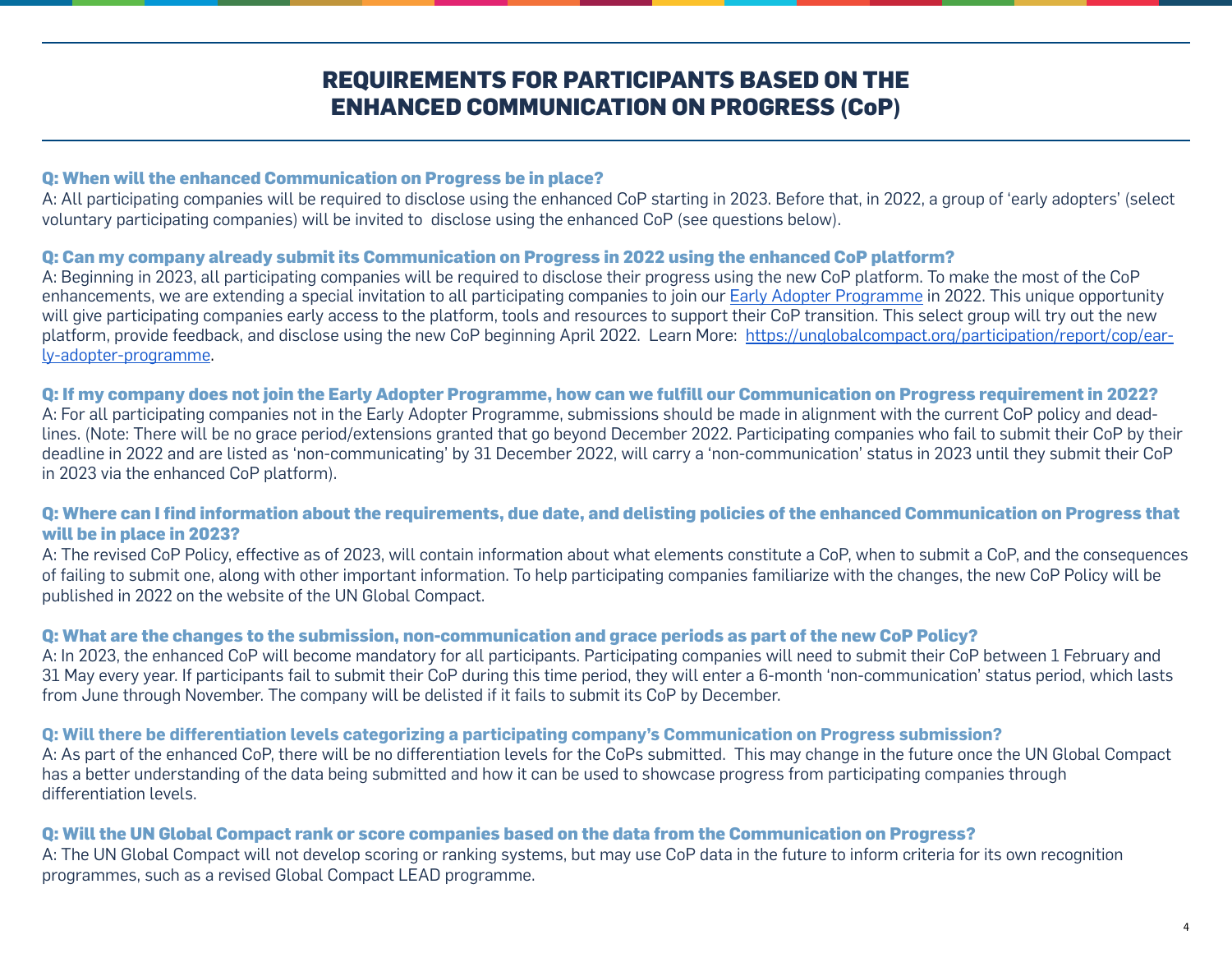#### **Q: Will participating companies be required to assure submitted data under the enhanced Communication on Progress?**

A: No. Though recommended, data assurance will not be a requirement. The new questionnaire addresses whether and how submitted CoP data is third-party assured.

#### **Q: What will the new Communication on Progress data be used for?**

A: CoP data submitted by participating companies will be made public for stakeholders to use in various ways. Businesses will be able to compare their progress on the Ten Principles and the SDGs against peers. UN entities, including the UN Global Compact, will be able to inform their programmatic work through the collection, aggregation, and comparison of business progress across sectors and geographies and against the SDGs. More specifically, the UN Global Compact will use CoP data for its own internal monitoring and evaluation framework. Investors will be able to use the data for financial decisions and recommendations, and in the development of new instruments and product offerings, while reducing the amount of data requests to businesses. Governments will be able to use the data to help evaluate businesses' progress in their particular country, establish incentives for companies to make progress on these topics, and inform their voluntary national reviews. Civil society will be able to use the CoP data to better understand business sustainability contributions and hold companies accountable.

#### **Q: Under the new Communication on Progress, will businesses still be allowed to submit their sustainability or annual report as their Communication on Progress?**

A: The questionnaire is the main element of the new CoP, so all businesses will be required to complete it. Sustainability and other relevant reports may also be uploaded in order to provide additional information but doing so will not be a requirement.

# **ABOUT THE ENHANCED COMMUNICATION ON PROGRESS (CoP) QUESTIONNAIRE**

#### **Q: How was the new Communication on Progress questionnaire developed?**

A: The CoP questionnaire draws from existing sustainability reporting frameworks and standards and builds on extensive research in the sustainability re porting landscape. Building on this, a selection of relevant indicators, chosen with stakeholder input, served as the basis for drafting an early version of the questions. These questions were then shared with dozens of stakeholders - including UN organizations, businesses, investors, civil society organizations, reporting frameworks agencies - to gather further input. Additional consultations with UN partners (particularly ILO, UNOHCHR, UNODC, and UNEP) and select stakeholders (particularly Shift) provided further technical input to the final questionnaire.

#### **Q: Why did the UN Global Compact transition the Communication on Progress to a standardized questionnaire?**

A:The current CoP system of collecting reports in pdf format does not allow the organization and stakeholders to easily assess whether businesses are upholding their commitment to the Ten Principles, even when these companies are using existing reporting standards (which many are not). In addition, there is an increasing demand by stakeholders for more comparable and relevant sustainability data. Having businesses answer a set of questions connected to the Ten Principles and SDGs online will help the UN Global Compact and stakeholders gather relevant data and easily mine, compare, and aggregate information to understand their performance and track progress. Plus, the new CoP questionnaire contains select questions that demand narrative and qualitative disclosures and provide the option for businesses to add background information and context to certain answers.